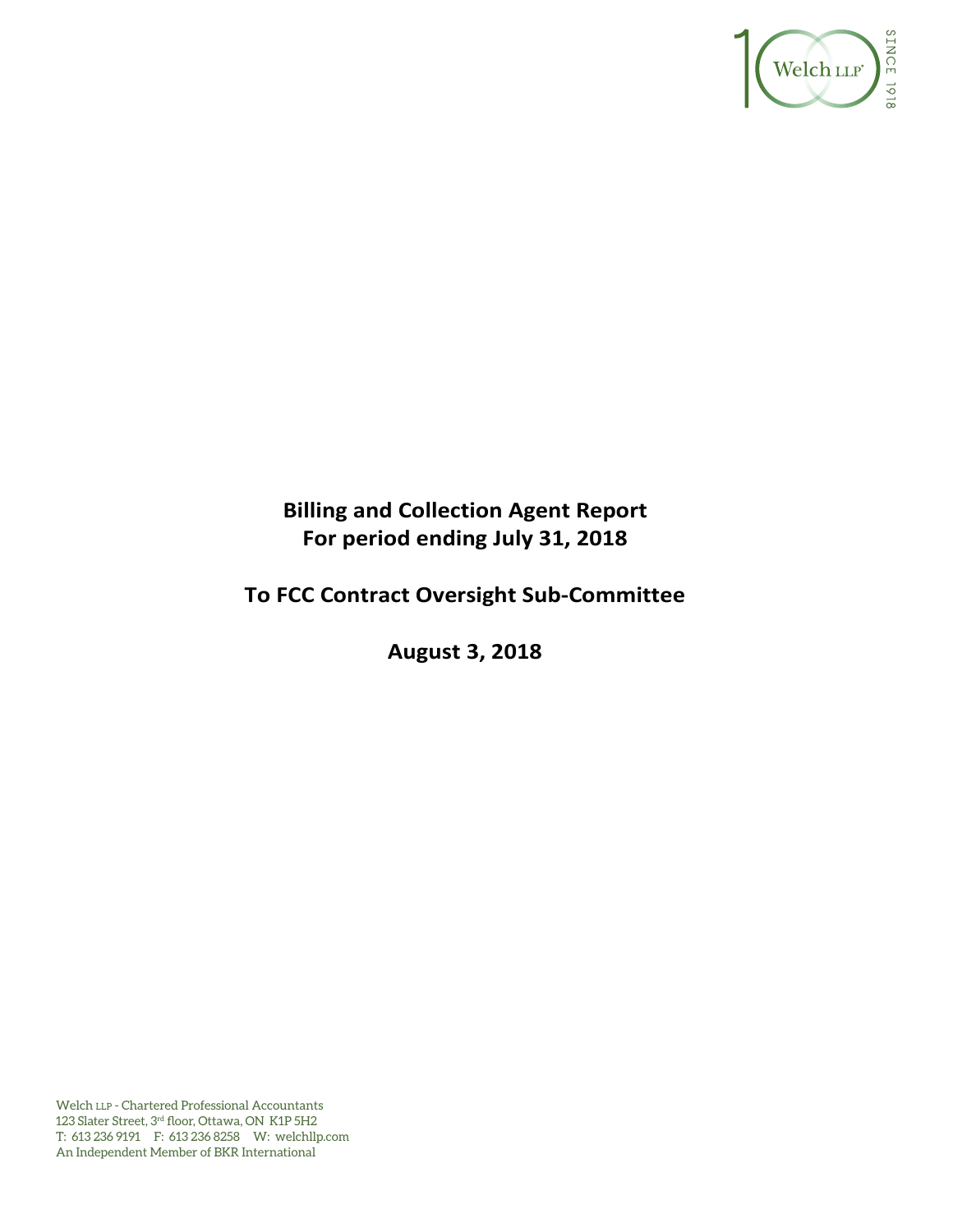# **NANPA FUND STATEMENT OF FINANCIAL POSITION July 31, 2018**

## **Assets**

| Cash in bank                                     |           | \$<br>2,499,960 |
|--------------------------------------------------|-----------|-----------------|
| Receivables                                      |           |                 |
| Receivable from US Carriers                      | 159,449   |                 |
| Receivable from Canada                           |           |                 |
| Receivable from Caribbean countries              | 5,501     |                 |
| Receivables forwarded to Treasury for collection | 77,619    |                 |
| Allowance for uncollectible accounts             | (93, 750) | 148,819         |
| <b>Total assets</b>                              |           | 2,648,779       |
| Less: Accrued liabilities                        |           |                 |
| Welch LLP                                        | 28,400    |                 |
| <b>NEUSTAR Pooling 1K Block</b>                  | 255,674   |                 |
| <b>NEUSTAR NANP Administration</b>               | 187,743   |                 |
| Data Collection Agent - USAC                     | 6,237     |                 |
| Treasury Deposits - see note below               | 1,155     | (479, 209)      |
| <b>Fund balance</b>                              |           | 2,169,570       |

The budget and contribution factor for funding year 2018/19 was approved by the FCC on July 27, 2018.

Treasury Deposits are receipts from Treasury for unpaid debt for which the specific details are still unknown at this time. These funds may need to be repaid Treasury.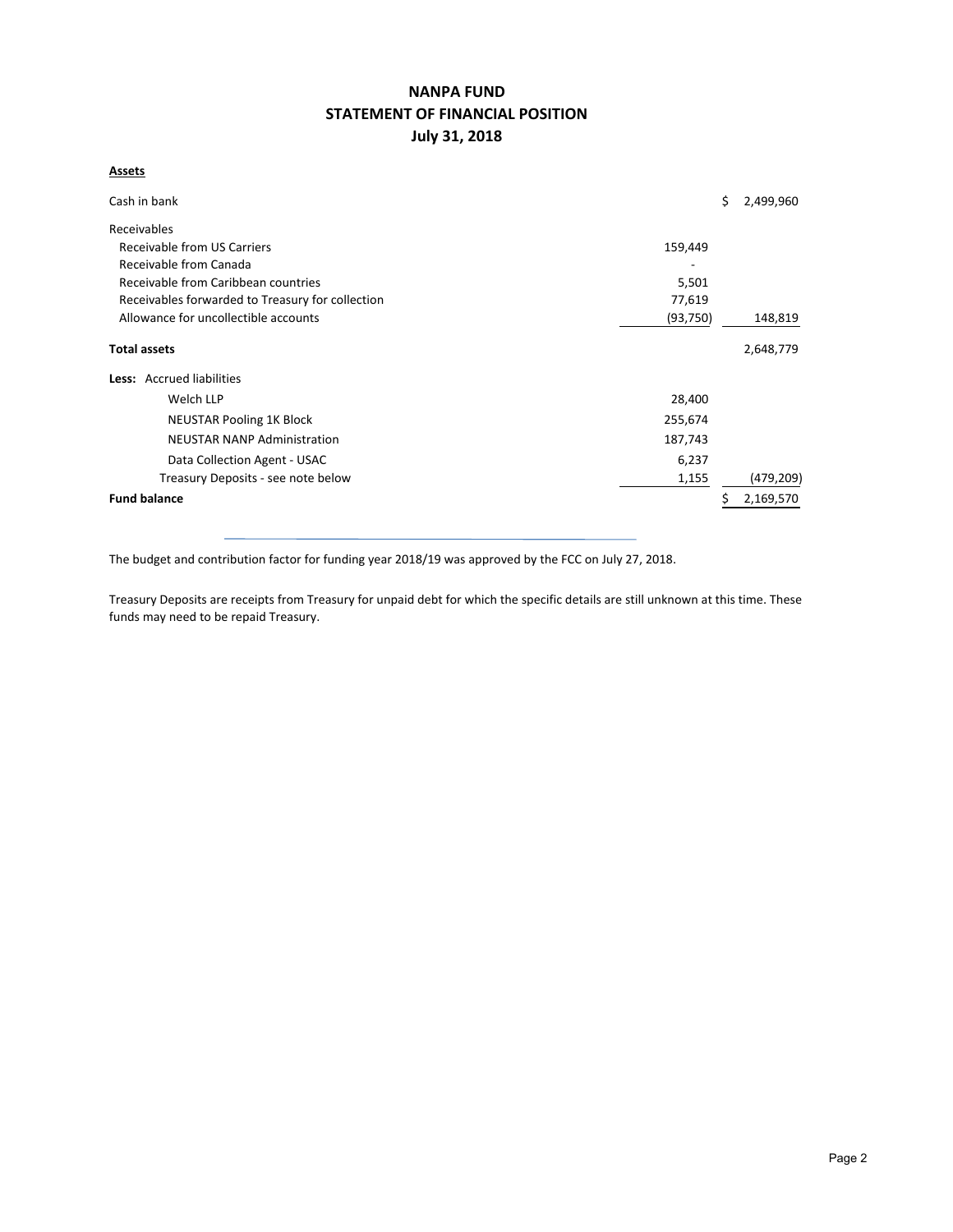#### **NANP FUND FORECASTED STATEMENT OF CHANGES IN FUND BALANCE OCTOBER 2017 TO SEPTEMBER 2018**

|                                          |        | Actual    |               |               |           |               |               |            |                  |               | <b>Budget</b> |               |           | <b>Variance between</b> |               |                        |
|------------------------------------------|--------|-----------|---------------|---------------|-----------|---------------|---------------|------------|------------------|---------------|---------------|---------------|-----------|-------------------------|---------------|------------------------|
|                                          |        |           |               |               |           |               |               |            |                  |               |               |               |           |                         |               | forecasted results and |
|                                          |        | Oct-17    | <b>Nov-17</b> | <b>Dec-17</b> | Jan-18    | Feb-18        | <b>Mar-18</b> | Apr-18     | $May-18$         | <b>Jun-18</b> | <b>Jul-18</b> | Aug-18        | $Sep-18$  | <b>Total</b>            | <b>Budget</b> | budget at Sept 30/18   |
| Revenue                                  |        |           |               |               |           |               |               |            |                  |               |               |               |           |                         |               |                        |
| <b>International Contributions</b>       |        |           |               |               |           |               |               |            |                  |               |               |               |           |                         |               |                        |
| Canada                                   | (1)    | 19,433    | 9,716         | 9,717         | 9,717     | 9,716         | 9,716         | 9,716      | 9,716            | 9,716         | 9,716         | 9,717         |           | 116,596                 | 116,596       |                        |
| Caribbean countries                      | (1)    | 24,429    | $\sim$ $\sim$ | $\sim$ $\sim$ | $\sim$    | $\sim$ $\sim$ | $\sim$        | $\sim 100$ | $\sim$ 100 $\mu$ | $\sim$        | $\sim 100$    | $\sim$ $\sim$ | $\sim$    | 24,429                  | 24,429        |                        |
| <b>Total International Contributions</b> |        | 43,862    | 9,716         | 9,717         | 9,717     | 9,716         | 9,716         | 9,716      | 9,716            | 9,716         | 9,716         | 9,717         | $\sim$    | 141,025                 | 141,025       |                        |
| Domestic Contributions - US carriers     | (1)    | 5,718,956 | 184,162       | 183,850       | 178,191   | 354,142       | 150,876       | 152,907    | 154,515          | 167,717       | 156,908       | 156,423       | $\sim$    | 7,558,647               | 7,506,473     | 52,174                 |
| Late filing fees for Form 499A           | (2)    | (200)     | $\sim$        | 200           | 100       | (200)         | 300           | 700.00     | 600.00           | $\sim$ $-$    | 400.00        | $\sim$        | 65,000    | 66,900                  | 65,000        | 1,900                  |
| Interest income                          | (3)    | 1,174     | 1,765         | 1,811         | 2,086     | 3,123         | 2,509         | 3,323      | 2,926            | 2,807         | 2,654         | 416           | 416       | 25,010                  | 5,000         | 20,010                 |
| <b>Total revenue</b>                     |        | 5,763,792 | 195,643       | 195,578       | 190,094   | 366,781       | 163,401       | 166,646    | 167,757          | 180,240       | 169,678       | 166,556       | 65,416    | 7,791,582               | 7,717,498     | 74,084                 |
| <b>Expenses</b>                          |        |           |               |               |           |               |               |            |                  |               |               |               |           |                         |               |                        |
| <b>NANPA Administration</b>              | (4)    | 187,332   | 188,789       | 187,332       | 187,332   | 188,562       | 187,332       | 187,332    | 188,876          | 255,545       | 187,743       | 195,484       | 195,484   | 2,337,143               | 2,420,813     | (83, 670)              |
|                                          |        |           |               |               |           |               |               |            |                  |               |               |               |           |                         |               |                        |
| 1K Block Pooling                         | (5)    | 255,804   | 257,795       | 254,315       | 303,465   | 257,581       | 282,672       | 255,205    | 260,343          | 263,777       | 255,674       | 258,989       | 258,989   | 3,164,609               | 3,199,475     | (34, 866)              |
| Pooling Change Order 3 B                 |        |           |               |               |           |               |               |            |                  |               |               |               |           |                         |               |                        |
| - CLIN 15                                | (5)(a) | 211,750   | 211,750       | $\sim$        |           |               |               |            |                  |               |               |               |           | 423,500                 | 423,500       |                        |
| - CLIN 16                                | (5)(b) | 2,052     | 2,679         | $\sim$ $-$    |           |               |               |            |                  |               |               |               |           | 4,731                   | 14,535        | (9,804)                |
| - CLIN 17                                | (5)(b) | $\sim$    | $\sim$        | 43,333        | 43,333    | 43,333        | 43,333        | 43,333     | 43,333           | 43,333        |               | $\sim$        |           | 303,331                 | 303,331       |                        |
| Pooling Change Order #6                  | (5)(c) | $\sim$    | $\sim$        |               |           |               |               |            | $\sim$           | $\sim$        |               | 20,053        |           | 20,053                  |               | 20,053                 |
| Pooling Change Order #7                  | (5)(d) |           |               |               |           |               |               |            |                  |               |               | 37,333        |           | 37,333                  |               | 37,333                 |
| <b>Billing and Collection</b>            |        |           |               |               |           |               |               |            |                  |               |               |               |           |                         |               |                        |
| Welch LLP                                | (6)    | 28,410    | 28,410        | 28,410        | 28,410    | 28,410        | 28,410        | 28,410     | 28,400           | 28,400        | 28,400        | 28,400        | 28,400    | 340,870                 | 340,920       | (50)                   |
| <b>Data Collection Agent</b>             | (7)    | 6,843     | 6,927         | 5,798         | 7,113     | 6,253         | 6,593         | 6,462      | 6,818            | 6,666         | 6,599         | 6,237         | 6,451     | 78,760                  | 74,844        | 3,916                  |
| <b>Annual Operations Audit</b>           | (8)    | $\sim$    | $\sim$        | $\sim$        | 47,000    | $\sim$        | $\sim$        | $\sim$     | $\sim$ $-$       | $\sim$        | $\sim$ $-$    |               |           | 47,000                  | 47,000        |                        |
| <b>Bank Charges</b>                      | (9)    | 4,346     | 7,194         | 3,729         | 3,026     | 2,803         | 2,362         | 2,861      | 2,549            | 1,501         | 1,940         | 3,166         | 3,166     | 38,643                  | 38,000        | 643                    |
| Carrier Audits                           | (10)   | $\sim$    | $\sim$        | $\sim$        | $\sim$    |               | $\sim$        | $\sim$     | $\sim$           | $\sim$        | $\sim$        | $\sim$        |           |                         | 200,000       | (200,000)              |
| Bad debt expense                         | (11)   | (5, 522)  | (6, 919)      | 32,260        | 6,680     | (302)         | (871)         | 544        | (12, 258)        | 335           | 1,998         | 3,333         | 3,333     | 22,611                  | 40,000        | (17, 389)              |
| <b>Total expenses</b>                    |        | 691,015   | 696,625       | 555,177       | 626,359   | 526,640       | 549,831       | 524,147    | 518,061          | 599,557       | 482,354       | 552,995       | 495,823   | 6,818,584               | 7,102,418     | (283, 834)             |
| Net revenue (expenses)                   |        | 5,072,777 | 500,982) (    | 359,599)      | 436,265)  | 159,859) (    | 386,430)      | 357,501) ( | 350,304)         | 419,317) (    | 312,676)      | 386,439) (    | 430,407)  | 972,998                 | 615,080       | 357,918                |
| <b>Opening fund balance</b>              |        | 379,726   | 5,452,503     | 4,951,521     | 4,591,922 | 4,155,657     | 3,995,798     | 3,609,368  | 3,251,867        | 2,901,563     | 2,482,246     | 2,169,570     | 1,783,131 | 379,726                 | 384,920       | (5, 194)               |
| <b>Closing fund balance</b>              |        | 5,452,503 | 4,951,521     | 4,591,922     | 4,155,657 | 3,995,798     | 3,609,368     | 3,251,867  | 2,901,563        | 2,482,246     | 2,169,570     | 1,783,131     | 1,352,724 | 1,352,724               | 1,000,000     | 352,724                |
| Fund balance makeup:                     |        |           |               |               |           |               |               |            |                  |               |               |               |           |                         |               |                        |
| Contingency                              |        | 1,000,000 | 1,000,000     | 1,000,000     | 1,000,000 | 1,000,000     | 1,000,000     | 1,000,000  | 1,000,000        | 1,000,000     | 1,000,000     | 1,000,000     | 1,000,000 | 1,000,000               | 1,000,000     |                        |
| Surplus                                  |        | 4,452,503 | 3,951,521     | 3,591,922     | 3,155,657 | 2,995,798     | 2,609,368     | 2,251,867  | 1,901,563        | 1,482,246     | 1,169,570     | 783,131       | 352,724   | 352,724                 |               |                        |
|                                          |        | 5,452,503 | 4,951,521     | 4,591,922     | 4,155,657 | 3,995,798     | 3,609,368     | 3,251,867  | 2,901,563        | 2,482,246     | 2,169,570     | 1,783,131     | 1,352,724 | 1,352,724               | 1,000,000     |                        |
|                                          |        |           |               |               |           |               |               |            |                  |               |               |               |           |                         |               |                        |

**(1)** The US carrier contributions for the period from October 2017 to September 2018 and the International contributions are based upon actual billings.

(2) These fees represent the \$100 late filing fee charged to those companies that do not file the Form 499A by the due date.

**(3)** Interest income projections are estimates

(4) The NANPA Administration contract expires July 8, 2017. The cost for NANPA administration is an estimate based on the last option year plus a 3% increase. The percentage represents the average yearly increase over the contract. It also includes the cost of change order #7 of \$68,120. The budget had allowed for \$75,000 for this change order

(5) The 1K Block Pooling Administration contract expires July 14, 2017. The cost for Pooling Administration is provided for based on the amount provided in the final option year of the contract. The costs included anticipa

(5)(a) CLIN 15 is for the period March 22 to November 22, 2017 a cost of \$748,500. \$325,000 will be billed evenly between April and September 2017 with the remaining balance to be billed in the 2017/18 period.

**(5)(b)** CLIN 16 is for the period July 31 to November 24, 2017 and is not to exceed \$29,070. Budgeted for evenly over the months of August to November 2017

**(5)(b)** CLIN 17 is for the period November 24, 2017 to June 30, 2018 at \$43,333/month

**(5)(c)**Pooling CO #6 addresses INC changes to the Thousands‐Block Pooling Administration Guidelines (3,916)

**(5)(d)** Pooling CO #7 addresses INC changes to the Guidelines related to Pooling Administration activities when a code holder voluntarily returns or abandons an NXX code. 17,389 **(6)** The cost of B&C Agent is based on the contract with Welch LLP

**(7)** The expense for the Data Collection Agent is based on an allocation of costs by USAC.

**(8)** The expense for the annual operations audit performed by Ernst & Young LLP is based on the quote given.

**(9)** Bank fees are an expense to the Fund.

**(10)** The budget allowed \$200,000 for carrier audits. Per the FCC, this will not be expended during this funding period.

**(11)**  The allowance covers all accounts considered potentially uncollectible at July 31, 2018.

#### **Assumptions: Reconciliation of forecast at September 30, 2018 to budget**

| Budgeted fund balance at September 30, 2018 - contingency                                                                                          | 1,000,000 |
|----------------------------------------------------------------------------------------------------------------------------------------------------|-----------|
| Decrease in opening fund balance between budget period and actual                                                                                  | (5, 194)  |
| Additional billings over estimate from budget                                                                                                      | 52,174    |
| Late filing fees (reversal) for Form 499A                                                                                                          | 1,900     |
| Underestimate of interest earned to date compared to budget                                                                                        | 20,010    |
| Pooling change order 3B -difference between budget and actual                                                                                      | 9,804     |
| NANP Admin - difference between budget and actual contract extension and change<br>order #7 awarded and due to variable travel costs               | 83,670    |
| Decrease in B&C Agent costs                                                                                                                        | 50        |
| Data Collection fees - Adjustment to actual from budget                                                                                            | (3,916)   |
| Bad debts - Adjustment to actual from budget                                                                                                       | 17,389    |
| IK Block Pooling - difference between budget and actual contract awarded due to variable<br>travel costs and lower amount paid for change order #4 | 34,866    |
| Pooling change orders #6 and #7                                                                                                                    | (57, 386) |
| Carrier audits that will not be performed                                                                                                          | 200,000   |
| Operations Audit - Adjustment to actual from budget                                                                                                |           |
| Bank fees - Variance between actual and budget                                                                                                     | (643)     |
| Forecasted fund balance at September 30, 2018                                                                                                      | 1,352,724 |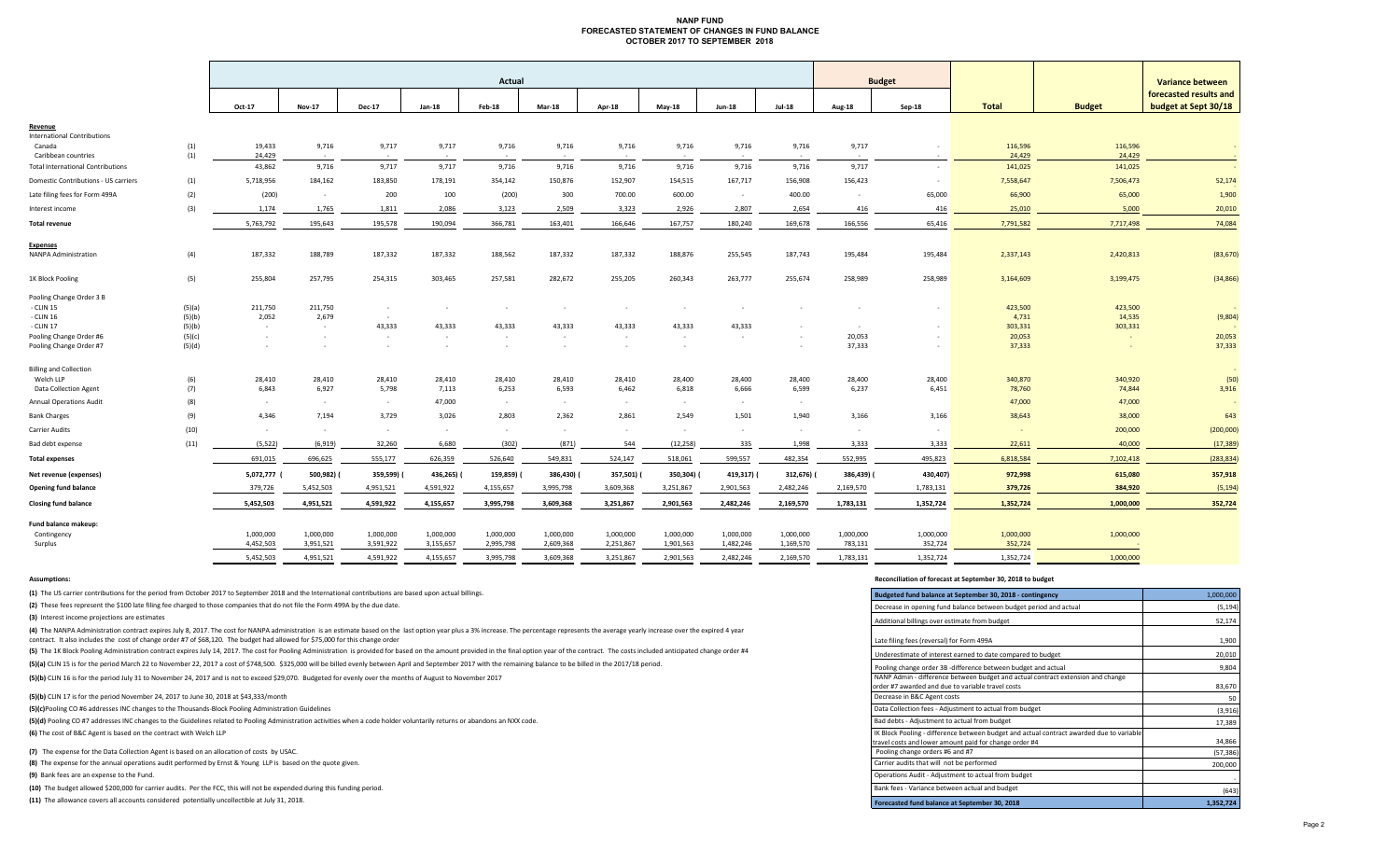#### **NANPA FUND FORECASTED STATEMENT OF CHANGES IN FUND BALANCE OCTOBER 2018 TO SEPTEMBER 2019**

|                                              |      | <b>Projection based on budget</b> |                          |                          |                |               |               |                          |                          |                          |               |                |           |
|----------------------------------------------|------|-----------------------------------|--------------------------|--------------------------|----------------|---------------|---------------|--------------------------|--------------------------|--------------------------|---------------|----------------|-----------|
|                                              |      | Oct-18                            | <b>Nov-18</b>            | <b>Dec-18</b>            | Jan-19         | <b>Feb-19</b> | <b>Mar-19</b> | Apr-19                   | $May-19$                 | Jun-19                   | <b>Jul-19</b> | Aug-19         | Sep-19    |
| <b>Projected Revenue</b>                     |      |                                   |                          |                          |                |               |               |                          |                          |                          |               |                |           |
| <b>International Contributions</b><br>Canada | (1)  | 9,143                             | 9,143                    | 9,143                    | 9,143          | 9,143         | 9,143         | 9,143                    | 9,143                    | 9,143                    | 9,143         | 9,143          | 9,144     |
| Caribbean countries                          | (1)  | 23,036                            | $\sim$                   |                          | $\sim$         |               |               |                          |                          | $\sim$                   |               | $\blacksquare$ |           |
| <b>Total International Contributions</b>     |      | 32,179                            | 9,143                    | 9,143                    | 9,143          | 9,143         | 9,143         | 9,143                    | 9,143                    | 9,143                    | 9,143         | 9,143          | 9,144     |
| Domestic Contributions - US carriers         | (1)  | 4,340,115                         | 118,160                  | 118,160                  | 118,160        | 118,160       | 118,160       | 118,160                  | 118,160                  | 118,160                  | 118,160       | 118,160        | 118,160   |
| Late filing fees for Form 499A               | (2)  |                                   |                          |                          |                |               |               |                          | $\overline{\phantom{a}}$ | $\overline{\phantom{a}}$ |               |                | 66,000    |
| Interest income                              | (3)  | 500                               | 500                      | 500                      | 500            | 500           | 500           | 500                      | 500                      | 500                      | 500           | 500            | 500       |
| Total projected revenue                      |      | 4,372,794                         | 127,803                  | 127,803                  | 127,803        | 127,803       | 127,803       | 127,803                  | 127,803                  | 127,803                  | 127,803       | 127,803        | 193,804   |
| <b>Projected Expenses</b>                    |      |                                   |                          |                          |                |               |               |                          |                          |                          |               |                |           |
| <b>NANPA Administration</b>                  | (4)  | 189,832                           | 189,832                  | 189,832                  | 189,832        | 189,832       | 189,832       | 189,832                  | 189,832                  | 189,832                  | 189,832       | 189,832        | 189,832   |
| 1K Block Pooling                             | (5)  | 258,989                           | 258,989                  | 258,989                  | 258,989        | 258,989       | 258,989       | 258,989                  | 258,989                  | 258,989                  | 258,989       | 258,989        | 258,988   |
| <b>Billing and Collection</b>                |      |                                   |                          |                          |                |               |               |                          |                          |                          |               |                |           |
| Welch LLP                                    | (6)  | 28,410                            | 28,410                   | 28,410                   | 28,410         | 28,410        | 28,410        | 28,410                   | 28,410                   | 28,410                   | 28,410        | 28,410         | 28,410    |
| Data Collection Agent - USAC                 | (7)  | 6,500                             | 6,500                    | 6,500                    | 6,500          | 6,500         | 6,500         | 6,500                    | 6,500                    | 6,500                    | 6,500         | 6,500          | 6,500     |
| <b>Annual Operations Audit</b>               | (8)  | $\sim$                            | $\overline{\phantom{a}}$ | $\sim$                   | 48,000         | $\sim$        | $\sim$        | $\sim$                   | $\overline{\phantom{a}}$ | $\sim$                   |               | $\blacksquare$ |           |
| <b>Bank Charges</b>                          | (9)  | 3,167                             | 3,167                    | 3,167                    | 3,167          | 3,167         | 3,167         | 3,167                    | 3,167                    | 3,166                    | 3,166         | 3,166          | 3,166     |
| Carrier Audits                               | (10) |                                   | $\sim$                   | $\overline{\phantom{a}}$ | $\blacksquare$ | 200,000       | $\sim$        | $\overline{\phantom{a}}$ | $\overline{\phantom{a}}$ | $\sim$                   |               |                |           |
| Bad debt expense (recovery)                  | (11) | 3,334                             | 3,334                    | 3,334                    | 3,334          | 3,333         | 3,333         | 3,333                    | 3,333                    | 3,333                    | 3,333         | 3,333          | 3,333     |
| <b>Total projected expenses</b>              |      | 490,232                           | 490,232                  | 490,232                  | 538,232        | 690,231       | 490,231       | 490,231                  | 490,231                  | 490,230                  | 490,230       | 490,230        | 490,229   |
| Projected Net revenue (expenses)             |      | 3,882,562                         | 362,429) (               | 362,429) (               | 410,429) (     | 562,428)      | 362,428) (    | 362,428)                 | 362,428) (               | 362,427) (               | 362,427) (    | 362,427) (     | 296,425)  |
| <b>Projected Opening fund balance</b>        |      | 1,352,724                         | 5,235,286                | 4,872,857                | 4,510,428      | 4,099,999     | 3,537,571     | 3,175,143                | 2,812,715                | 2,450,287                | 2,087,860     | 1,725,433      | 1,363,006 |
| <b>Projected Closing fund balance</b>        |      | 5,235,286                         | 4,872,857                | 4,510,428                | 4,099,999      | 3,537,571     | 3,175,143     | 2,812,715                | 2,450,287                | 2,087,860                | 1,725,433     | 1,363,006      | 1,066,581 |
| Projected Fund balance makeup:               |      |                                   |                          |                          |                |               |               |                          |                          |                          |               |                |           |
| Contingency                                  |      | 1,000,000                         | 1,000,000                | 1,000,000                | 1,000,000      | 1,000,000     | 1,000,000     | 1,000,000                | 1,000,000                | 1,000,000                | 1,000,000     | 1,000,000      | 1,000,000 |
| Surplus                                      |      | 4,235,286                         | 3,872,857                | 3,510,428                | 3,099,999      | 2,537,571     | 2,175,143     | 1,812,715                | 1,450,287.00             | 1,087,860                | 725,433       | 363,006        | 66,581    |
|                                              |      | 5,235,286                         | 4,872,857                | 4,510,428                | 4,099,999      | 3,537,571     | 3,175,143     | 2,812,715                | 2,450,287                | 2,087,860                | 1,725,433     | 1,363,006      | 1,066,581 |

#### **Assumptions:**

**(1)** The contribution for October 2018 ‐ September 2019 is based on proposed billings.

**(2)** These estimated fees represent the \$100 late filing fee charged to those companies that do not file the Form 499A by the due date.

**(3)** Interest income projections are estimates

**(4)** The NANPA Administration contract expired July 8, 2017. The cost for NANPA administration is an estimate based on the last option year.

**(5)** The 1K Block Pooling Administration contract expired July 14, 2017. The cost for Pooling Administration is provided for based on the amount provided in the final option year of the contract.

**(6)** The cost of B&C Agent is based on the expected contract cost of \$28,410 per month

**(7)**  The expense for the Data Collection Agent is based on estimate of costs by USAC.

**(8)**  The cost of the annual operations audit is based on the cost of the prior year's history of billing from Ernst & Young LLP.

**(9)** Bank fees are an expense to the Fund and are estimated based on prior years' history.

**(10)** The budget allowed \$200,000 for carrier audits.

**(11)**  The allowance covers all accounts considered potentially uncollectible.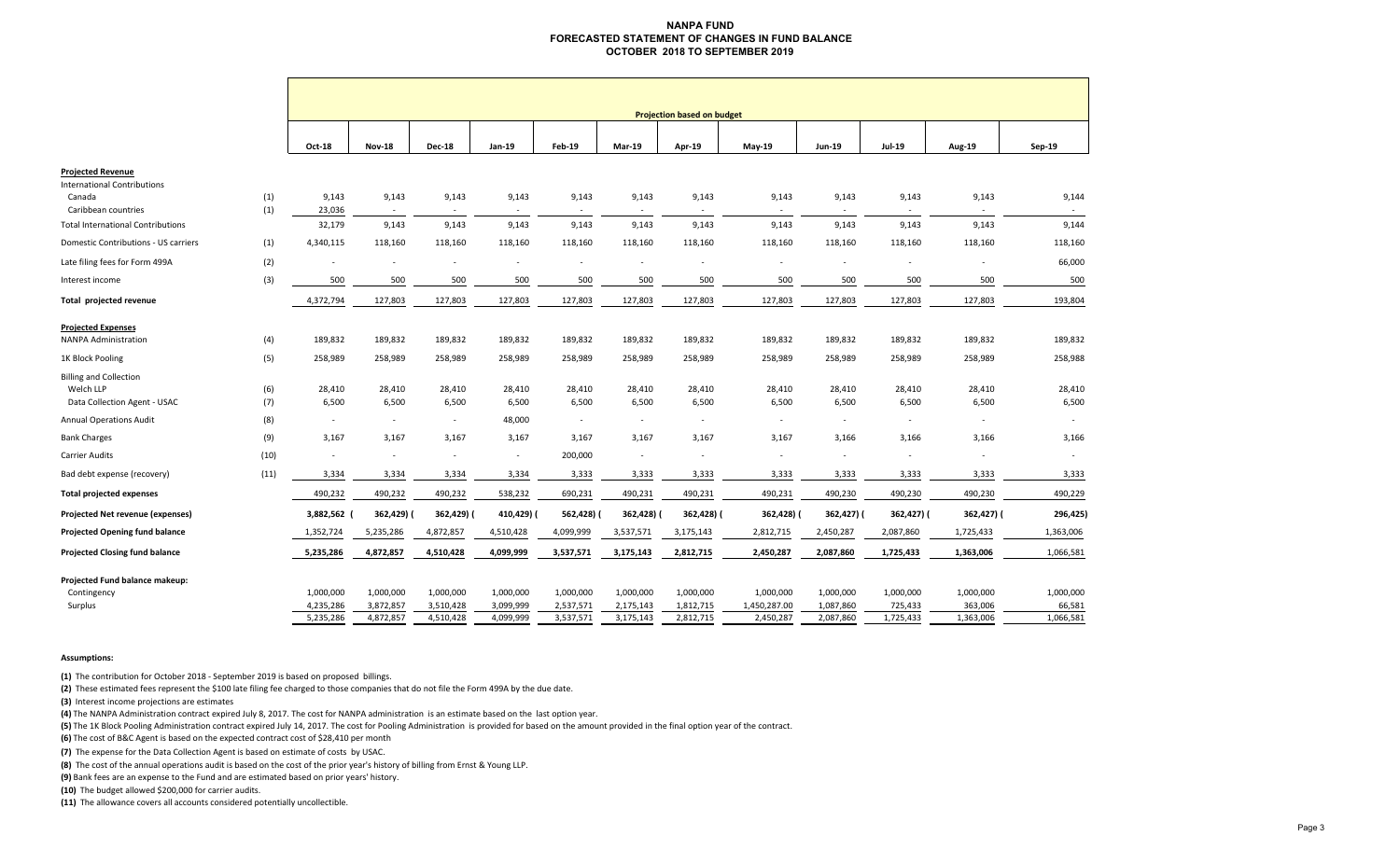# **Deliverables Report**

## **Distributing invoices**

The monthly invoices for carriers were emailed/mailed on July 12th.

#### **Processing Payments**

Payment information from the lockbox service at Mellon Bank is downloaded on a daily basis. The deposit information is recorded daily.

## **Late/Absent Payments**

Statement of accounts were emailed/mailed on July 16th to all carriers with overdue balances. 18 carriers were sent statements.

## **FCC Red Light Notices**

At a minimum, an updated red light report is posted to the FCC server for processing once a week. When required, additional updates are posted.

#### **Helpdesk Queries**

All queries are directed to a helpdesk voicemail inbox or email inbox. The details of the query are documented in an Access database. The date, Filer ID, nature of query, name of person making the request, who responded to query and on what date and the date of resolution is tracked in the database. Queries are returned within 1 business day or less. In July 5 calls and 12 emails were received which is comparable to the prior year. Most queries are about requesting copies of invoices, how to make changes to their email billing address, notification about closing their business, asking what the invoice was for or asking how to make a payment.

#### **Staffing Changes**

There have been no changes to staffing this month.

#### **Contract Renewal**

The Billing and Collection Agent contract was awarded to Welch LLP in April 2018. The contract is for a 5 year period from May 1, 2018 to April 30, 2023.

#### **Status of Audits**

**FCC Audit:** We were given a listing by the auditors of the required documents and the due dates. We have been providing the FCC auditors with all of the documents by the required dates.

**Independent Audit:** The independent audit by Ernst & Young LLP of the financial statements and specified procedures will commence sometime near the end of November.

**IPERIA:** Annual risk assessment analysis completed and sent to the FCC and auditors in May, as well as the Entity Level Assessment as required by OMB Circular A-123. Testing and reporting for improper payments will take place at the end of September .

## **Accounts Receivable**

We did not receive any funds in July from Treasury for debts collected.